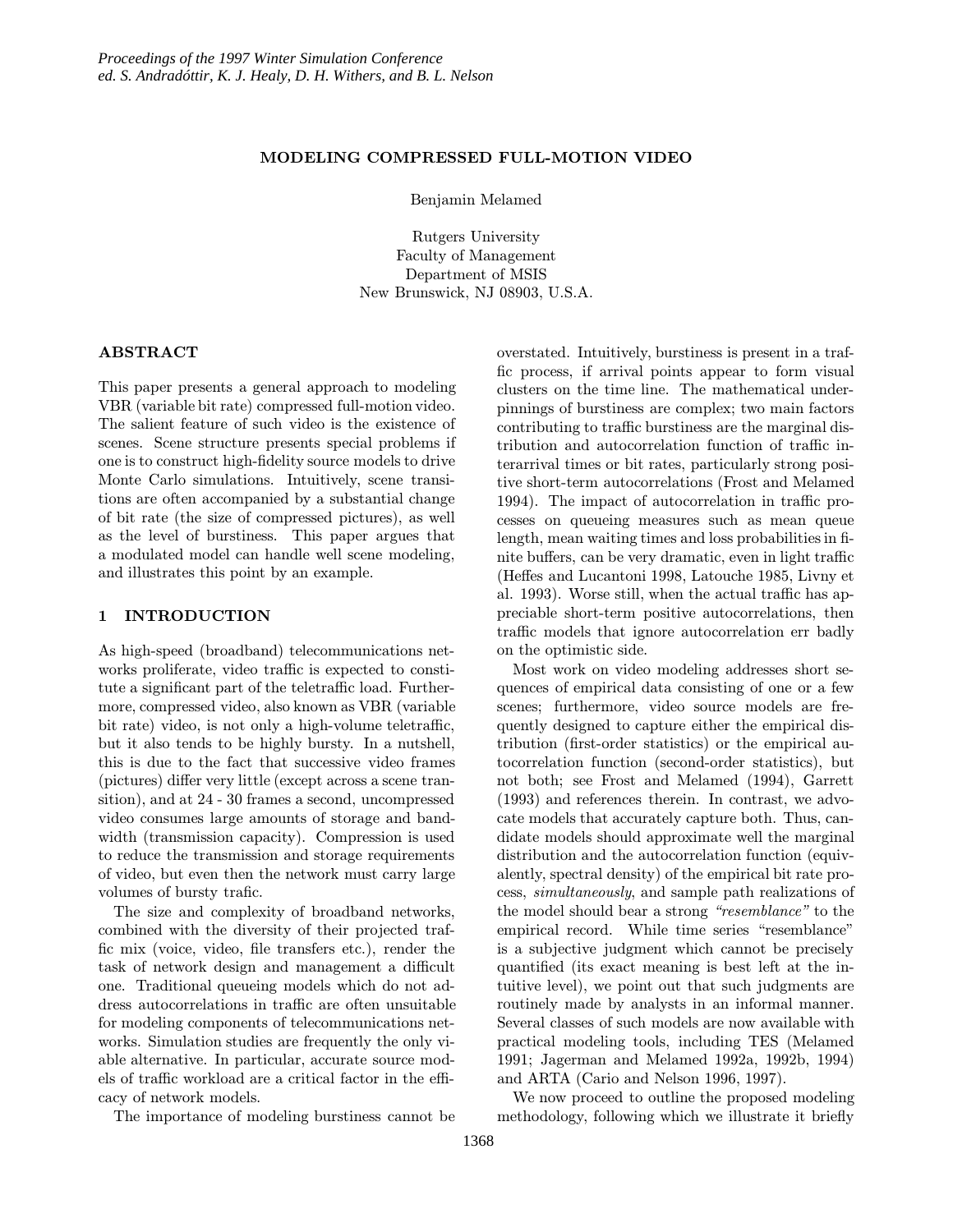with an example.

## 2 OUTLINE OF MODELING METHOD-**OLOGY**

The methodology presented here gives rise to a modulated model, with the following characteristics:

- The modulating model has few states (often a simple finite Markov chain). The states represent scene classes (types) and their transition structure aims to capture scene transitions
- The modulated models are associated to modulating states and aim to capture detailed behavior of individual scene classes. Consequently, these models are elaborate in that they are designed to capture scene characteristics of firstorder and second-order statistics.

The modeling procedure consists of the following main steps:

- 1. The entire movie (sequence of bit rates) is first segmented into scenes.
- 2. The scenes are partitioned into classes by a clustering algorithm.
- 3. Each scene in the empirical data is assigned a class tag, yielding a random sequence of class tags.
- 4. The tag sequence is modeled as a finite-state process, capturing scene-transition probabilities. A typical choice is a simple Markov chain with a few states (perhaps 5 states at most).
- 5. The bit rate process of each scene class is separately modeled as an elaborate process, capturing individual scene statistics.
- 6. For each scene class, scene durations are modeled as a class-dependent process (often a renewal process).

The resulting model can be readily simulated as follows:

- 1. A scene class tag is generated according to the modulating process.
- 2. The associate duration process is sampled for a scene duration.
- 3. The associated bit rate process is generated for the aforementioned duration.
- 4. Go to Step 1.

We now proceed to describe the steps of the methodology in greater detail. As a working example, we shall use throughout the movie "Star Wars", compressed by a variant of the JPEG compression scheme (JPEG 1990). This movie is a good representative of full-motion video, because it consist of scenes with diverse visual complexity and motion content. The data record consists of some 171,000 frame sizes (in bytes per frame) — the equivalent of about two hours of video elapsed time at the rate of 24 frames a second. A detailed description of the raw empirical bit rate data may be found in Garrett (1993), and the details of its modeling in Melamed and Pendarakis (1994).

#### 3 SCENE IDENTIFICATION

To illustrate how scenes might be identified, consider Figure 1 which displays a portion of the empirical bit rate sequence.

The VBR sequence of bit rates,  $\{X_n\}$ , exhibits considerable burstiness as evidenced by Figure 7. In particular, the upper-right canvas in Figure 7 shows that the VBR sequence of bit rates,  $\{X_n\}$  has high short-term empirical autocorrelations – an indication of high burstiness. Scene transitions are clearly visible in Figure 1 and the upper-left canvas of Figure 7 as abrupt large-magnitude changes in the local average bit rate.



Figure 1: A Segment of the Empirical Bit Rate Record

In order to detect scene boundaries in the empirical bit rate record, one may follow a methodology similar to that introduced in Lazar et al. (1993). A scene change is declared in the bit rate stream when the absolute value of the difference between successive bit rates exceeds a certain threshold in a sus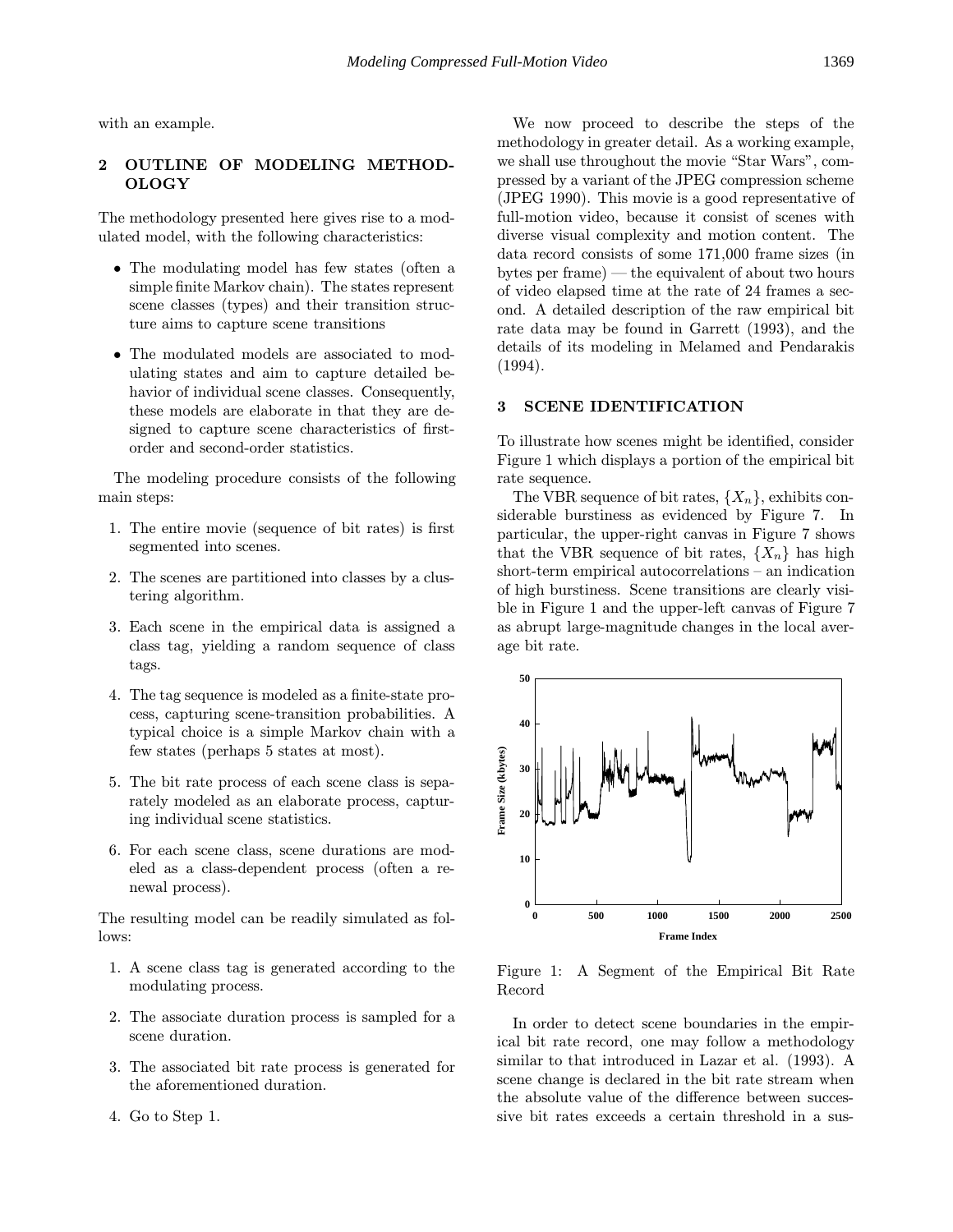tained manner. For more details, refer to Melamed and Pendarakis (1994).

#### 4 SCENE CLASSIFICATION

The next step is to construct a parsimonious mathematical description of the observed scenes, extracted from the empirical data, which is nonetheless sufficiently accurate to capture first-order and secondorder statistics. Obviously, the construction of a separate model for each scene is neither parsimonious nor practical (there might be hundreds of scenes in a movie). Instead, we assume that observed scenes are drawn as realizations from a small number of stationary probability laws (classes), with class-dependent durations. For simplicity, we also assume that transitions among scene classes are governed (modulated) by a simple Markov chain.

To carry out scene classification, a classification criterion (or criteria) must be postulated first. Reasonable criteria include scene bit rate mean or scene bit rate variance (or both). Experience shows (Melamed and Pendarakis 1994), however, that scene bit rate mean alone is a good classification criterion (this point will be revisited below).

To partition the observed scenes into classes, one may use for instance *partitional clustering* (Jain 1988). The general abstract partitioning problem is formulated as follows. Given  $n$  elements in a  $d$ dimensional metric space, find a partition of the elements into  $K$  equivalence classes (clusters), such that elements in each cluster are "closer" to each other than to elements in all other clusters. The value of K may or may not be prescribed. A clustering metric formalizing the notion of closeness has to be selected. The most common metric used in practice is the Euclidean distance,  $\eta(v, w) = \sqrt{\sum_{i=1}^{d} (v_i - w_i)^2}$ , for vectors  $v$  and  $w$  in  $d$ -dimensional Euclidean space. The clustering heuristic proceeds iteratively in a trialand-error fashion. The algorithm requires the specification of two auxiliary parameters: the minimum distance between cluster centroids,  $\eta_{min}$ , and the maximum variation within a cluster,  $E_{max}^2$ ; see Jain (1988) for more details.

Figure 2 depicts the results of applying the selected clustering procedure to the working example. Four visually distinct clusters are clearly discernible in Figure 2, each marked by a different character. The figure demonstrates the efficacy of the mean scene bit rate as a clustering criterion, and the comparable insignificance of the corresponding variance criterion. To see that, note that vertical lines have been drawn in Figure 2 to demarcate approximate cluster boundaries by bit rate means; on the other hand, a similar segregation by bit rate variances is neither evident nor logically compelling.



Figure 2: Clustering of a Subset of "Star Wars" Scenes by Mean and Variance Parameters

Hereafter, scenes will be clustered by bit rate mean only, and the resultant clusters will be identified with scene classes. The set of scene classes are characterized by non-overlapping intervals corresponding to ranges of mean scene bit rates.

### 5 MODELING SCENE CLASS MODULA-TION

The easiest way to model well the random sequence of scene classes is to assume them to be governed (modulated) by a simple Markov chain  $\{M_n\}$ . The estimation of the 1-step transition matrix, **P** of  $\{M_n\}$ , is straightforward. A class tag is assigned to each scene in the empirical record, resulting in a realization,  $\{c_n\}$ , of class tags. This sequence is traversed, left to right, and class transitions are counted for each pair of classes. Normalization of these counts (division by the total number of class transitions) then yields the desired transition matrix, P.

#### 6 MODELING SCENE CLASSES

Individual scene classes may be modeled by analysts, using their favorite model. Recall, however, that accurate models capturing bit rate distribution and autocorrelation function per scene class are highly recommended. Two such modeling methodologies are TES (Transform-Expand-Sample) (Melamed 1991; Jagerman and Melamed 1992a, 1992b, 1994) and ARTA (Autoregressive To Anything) (Cario and Nelson 1996, 1997).

For each scene class, the empirical histogram of bit rates is calculated, by pulling all observed scenes from that class (cluster). For the working example, Figure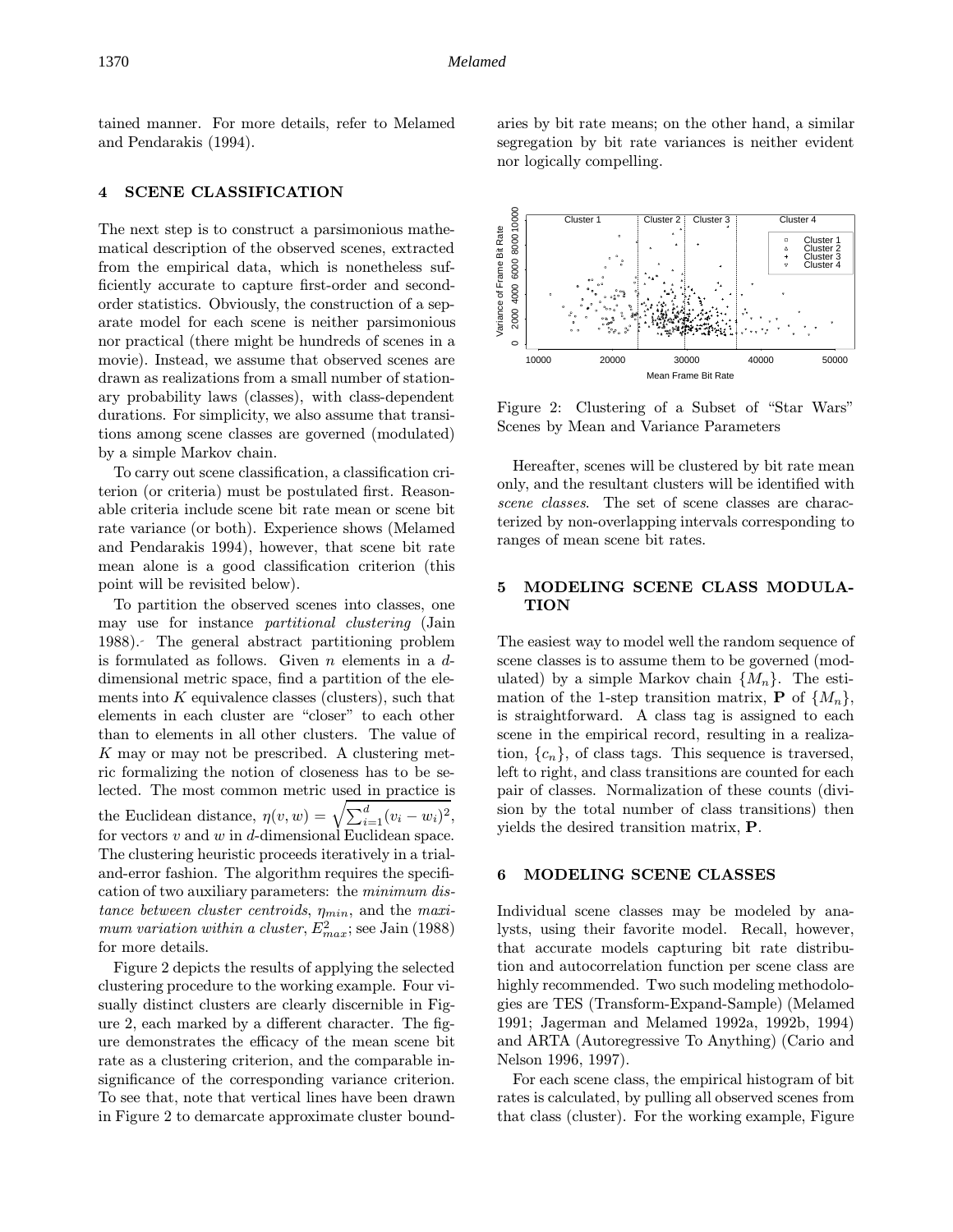3 shows that these histograms are reasonably separated, and each is bell shaped.



Figure 3: Empirical Histograms of Bit Rates for Individual Classes

To estimate the empirical autocorrelation of the bit rate process for each scene class, one may use the estimator in Cox and Lewis (1968), which for an empirical sequence,  $\{Y_n\}_{n=0}^N$ , is given by

$$
\hat{\rho}(\tau) = \frac{1}{\hat{\sigma}_H \, \hat{\sigma}_T (N - \tau)} \sum_{j=0}^{N-1-\tau} (Y_j - \hat{m}_H)(Y_{j+\tau} - \hat{m}_T), \tag{1}
$$

where

$$
\hat{m}_H = \frac{1}{N-\tau} \sum_{j=0}^{N-1-\tau} Y_j, \quad \hat{\sigma}_H^2 = \frac{1}{N-\tau} \sum_{j=0}^{N-1-\tau} (Y_j - \hat{m}_H)^2,
$$
  

$$
\hat{m}_T = \frac{1}{N-\tau} \sum_{j=\tau}^{N-1} Y_j, \quad \hat{\sigma}_T^2 = \frac{1}{N-\tau} \sum_{j=\tau}^{N-1} (Y_j - \hat{m}_T)^2,
$$

all depend on  $\tau$ . Here the product terms in (1) include only samples from the same scene, as successive scenes belonging to the same class are not adjacent. The empirical autocorrelation functions per scene class (cluster) are depicted in Figure 4.

In the working example, each scene class was modeled as a TES process to accurately capture first-order and second-order statistics within scene classes (clusters).

## 7 MODELING SCENE CLASS DURA-TIONS

Scene durations for each scene class may be modeled by the analyst's favorite model, so as to capture the corresponding distributions and autocorrelation functions. Experience shows, however, that durations often form a renewal process (unlike bit rates).

For the working example, Figure 5 displays the empirical distribution of scene durations (in number of



Figure 4: Empirical Autocorrelation Functions of Bit Rates for Individual Classes

frames) for each scene class. Though sharing the same functional form, a class-dependent duration distribution turns out to be a reasonable choice.



Figure 5: Empirical Distribution of Durations for Individual Classes

Figure 6 displays the autocorrelation functions of scene durations for each scene class. A visual inspection verifies the low magnitude of positive-lag autocorrelations (for lags greater than 5, the autocorrelations practically vanish).

Consequently, modeling scene durations as classdependent iid random variables (renewal sequences) is a reasonable choice which also simplifies the model in this case.

#### 8 MODEL VALIDATION

To validate the overall model, one runs a Monte Carlo simulation of the model to generate one or more long realizations of the VBR process, each roughly matching the size of the empirical data.

Figure 7 displays a screen image of TEStool (a software package supporting TES modeling (Hill and Melamed 1995), depicting the modeling results for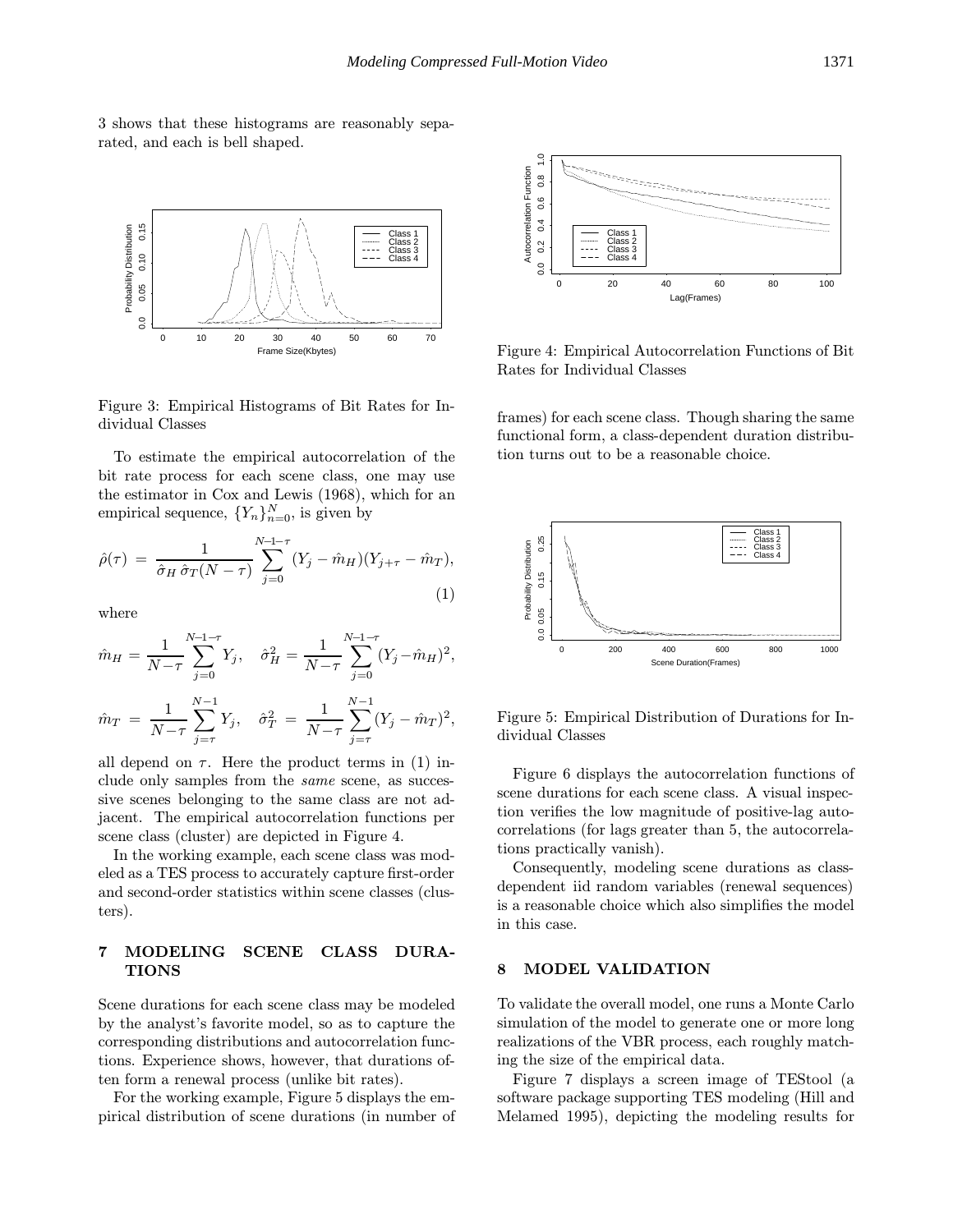

Figure 7: Comparison of Statistics of the Empirical and Simulated "Star-Wars" Bit Rate Process

the working example. The screen consists of four canvases, each superimposing simulation-based statistics (bold curves) on their empirical counterparts (fainter curves). The upper-left canvas displays a subset of the original record superimposed on its simulationbased counterpart. The lower-left canvas depicts the empirical histogram and its simulation-based counterpart, computed from the data in the upper-left canvas. Similarly, the upper-right and lower-right canvases contain the corresponding autocorrelation functions and spectral densities, respectively. Observe that all statistics exhibit excellent agreement between the empirical data and their simulationbased counterparts. In fact, the histogram, autocorrelation function and spectral density curves are barely distinguishable. In addition, the simulated time series bears a strong qualitative resemblance to the empirical record. Even though such a subjective

judgment cannot be precisely quantified, the results shown in Figure 7 support the claim that the model of the working example fits the empirical record well, both quantitatively and qualitatively. Informally, the TES processes which model individual scenes capture short-term behavior, while the modulating Markov chain governing scene changes captures longer-term scene behavior.

We conclude this section with a number of remarks and observations. First, it is somewhat surprising that four scene classes suffice here to yield a good overall model. Experimentation with fewer classes revealed deficiencies in the resultant fit, whereas more classes bought no perceptible improvement (at the cost of higher complexity). Here, the clustering analysis was extremely valuable in identifying a parsimonious model. Second, an attempt to model scene durations as class-independent resulted in a poor fit. It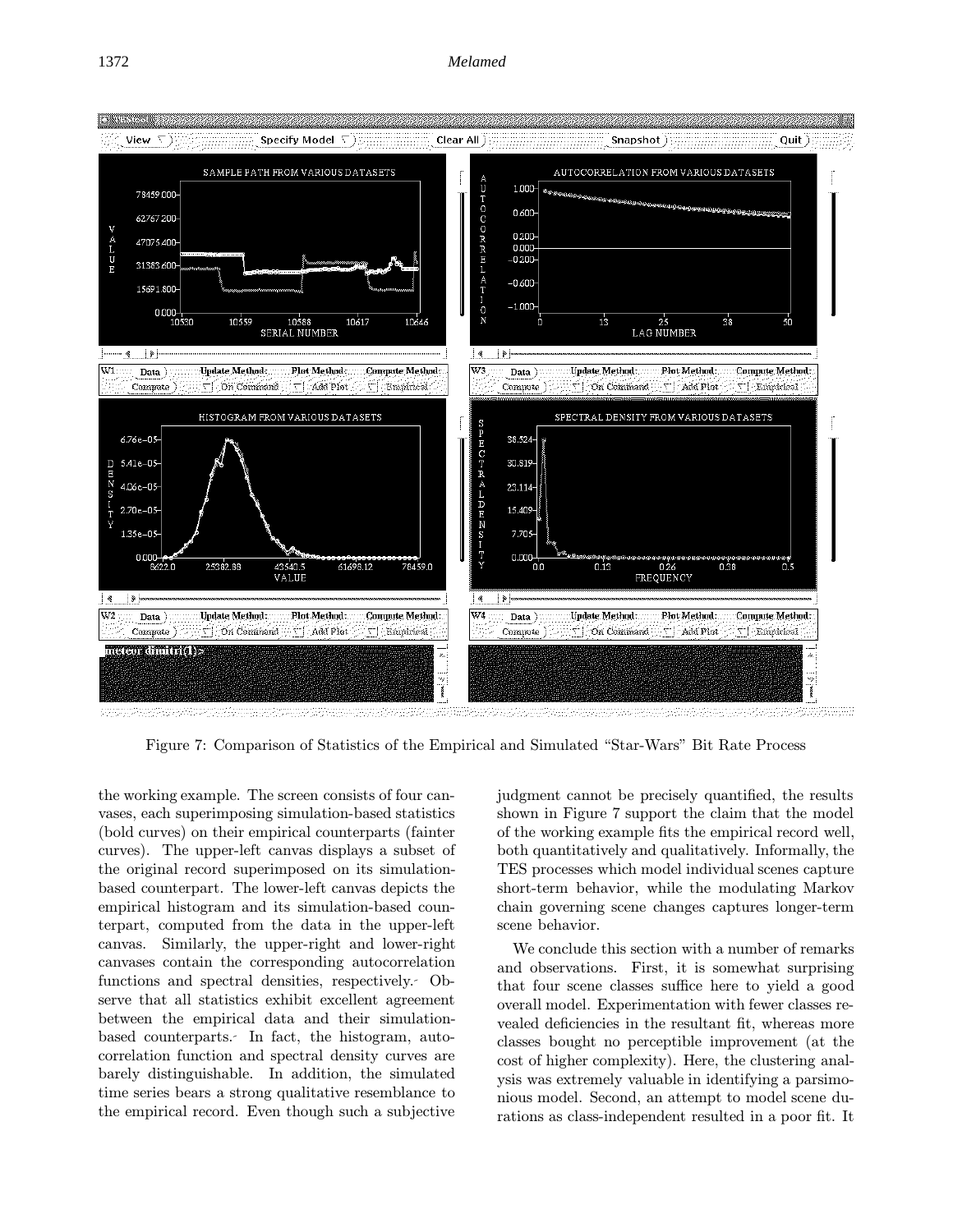

Figure 6: Empirical Autocorrelation Functions of Durations for Individual Classes

appears necessary to model these as class-dependent.

## 9 CONCLUSION

The results suggest that the modeling methodology proposed here can be used to create parsimonious high-fidelity models of compressed video under a variety of compression schemes. For example, TES-based models have been constructed for MPEG compression (Reininger et al. 1994) and H.261 compression (Lee et al. 1992, Melamed et al. 1992); see also Melamed and Sengupta (1992) for further details. These can then be used to create sets of representative models of full-motion video traffic to drive realistic Monte Carlo simulations of broadband telecommunications networks.

#### ACKNOWLEDGMENTS

This work was supported in part by DARPA/ITO grant AO F316.

The modeling work reported here was done jointly with Dimitrios E. Pendarakis. The empirical data were provided to us courtesy of Mark Garrett, Bell Communications Research (Bellcore) and Martin Vetterli, University of California, Berkeley.

# **REFERENCES**

- Cox, D.R. and Lewis, P.A.W. 1968. The statistical analysis of series of events, Methuen.
- Cario, M.C. and Nelson, B.L. 1996. Autoregressive to anything: time-series input processes for simulation. 1996. OR Letters 19:51–58.
- Cario, M.C. and Nelson, B.L. 1997. Numerical methods for fitting and simulating autoregressive-toanything processes. Informs Journal on Computing, forthcoming.
- Frost, V. and Melamed, B. 1994. Traffic modeling for telecommunications networks. IEEE Communications Magazine 32:3, 70–81.
- Garrett, M.W. 1993. Contributions toward real-time services on packet switched networks", Ph.D. Dissertation, Columbia University.
- Hill, J.R. and Melamed, B. 1995. TEStool: a visual interactive environment for modeling autocorrelated time series. Performance Evaluation  $24(1\&2):3-22.$
- Heffes, H. and Lucantoni, D.M. 1986. "A markov modulated characterization of packetized voice and data and related statistical multiplexer performance", IEEE J. on Selected Areas in Communications SAC-4:856–868.
- Jagerman, D.L. and Melamed, B. 1992a. The transition and autocorrelation structure of TES Processes Part I: general theory. Stochastic Models 8(2):193-219.
- Jagerman, D.L. and Melamed, B. 1992b. The transition and autocorrelation structure of TES processes Part II: special cases. Stochastic Models 8(3):499- 527.
- Jagerman, D.L. and Melamed, B. 1994. The spectral structure of TES processes, Stochastic Models 10(3):599–618.
- Jain, A.K. 1988. Algorithms for clustering data, Prentice Hall, 1988.
- Latouche, G. "An exponential semi-markov process, with applications to queueing theory". 1985. Stochastic Models, 1(2):137–169.
- JPEG technical specification: revision (Draft), Joint Photographic Experts Group, ISO/IEC JTC1/SC2/WG8, CCITT SGVIII", 1990.
- Lazar, A.A., Pacifici G. and Pendarakis, D.E. 1993. "modeling of video sources for real time scheduling. Technical Report 324-93-03, CTR, Columbia University.
- Lee, D.S., Melamed, B., Reibman, A. and Sengupta, B. 1992. TES modeling for analysis of a video multiplexer. Performance Evaluation 16:21–34.
- Livny, M., Melamed B. and Tsiolis, A.K. 1993. The impact of autocorrelation on queuing systems. Management Science 39:322–339.
- Melamed, B. 1991. TES: a Class of methods for generating autocorrelated uniform variates. ORSA J. on Computing 3,(4):317–329.
- Melamed, B., Raychaudhuri, D., Sengupta, B. and Zdepski, J. 1992. TES-based traffic modeling for performance evaluation of integrated networks. Proceedings of INFOCOM '92 1:75–84, Florence, Italy.
- Melamed, B. and Sengupta, B. 1992. TES modeling of video traffic. IEICE Transactions on Communi-